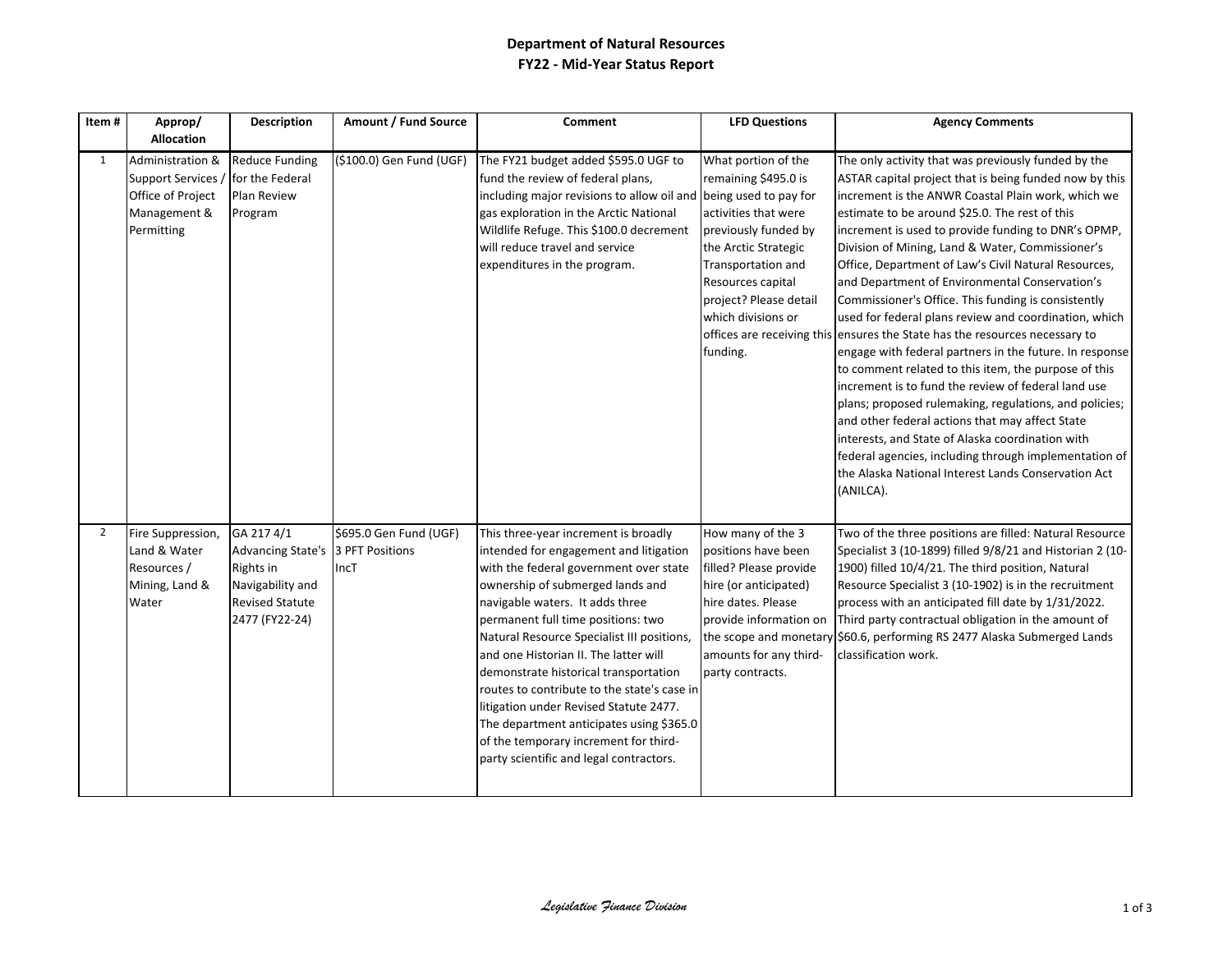## **Department of Natural Resources FY22 - Mid-Year Status Report**

| Item# | Approp/<br><b>Allocation</b>                                                               | <b>Description</b>                                                                                                                               | Amount / Fund Source                     | Comment                                                                                                                                                                                                                                                                                                                                                                                                                                                                                                                                                                                                                                                                                  | <b>LFD Questions</b>             | <b>Agency Comments</b>                                                                                                                                                                                                                                                                                                                                                                                                                                                                                                                               |
|-------|--------------------------------------------------------------------------------------------|--------------------------------------------------------------------------------------------------------------------------------------------------|------------------------------------------|------------------------------------------------------------------------------------------------------------------------------------------------------------------------------------------------------------------------------------------------------------------------------------------------------------------------------------------------------------------------------------------------------------------------------------------------------------------------------------------------------------------------------------------------------------------------------------------------------------------------------------------------------------------------------------------|----------------------------------|------------------------------------------------------------------------------------------------------------------------------------------------------------------------------------------------------------------------------------------------------------------------------------------------------------------------------------------------------------------------------------------------------------------------------------------------------------------------------------------------------------------------------------------------------|
| 3     | Fire Suppression,<br>Land & Water<br>Resources /<br>Geological &<br>Geophysical<br>Surveys | for Core Samples 1 PPT Position<br>Storage in<br>Geologic<br><b>Materials Center</b><br>Due to Increased<br>Revenue from<br><b>Greater Usage</b> | Increase Authority \$375.0 GF/Prgm (DGF) | Hilcorp Energy will store its core samples When will the seasonal<br>at the Geologic Material Center (GMC)<br>located in Anchorage. Since the GMC<br>charges fees for storage, revenue is<br>expected to increase. This increment<br>accounts for costs related to increased<br>usage of the facility and adds one<br>seasonal Geologist I position.                                                                                                                                                                                                                                                                                                                                     | geologist position be<br>filled? | We anticipate receiving the revenue from Hilcorp in<br>the 3rd quarter of FY2022. We have sent the first<br>invoice to Hilcorp. Once the funds are received,<br>recruiting can take place immediately as early as the<br>4th quarter of FY2022.                                                                                                                                                                                                                                                                                                      |
|       | Parks & Outdoor<br>Recreation / Parks For Law<br>Management &<br><b>Access</b>             | Increase Funding n/a<br><b>Enforcement Due</b><br>to Increased<br>Training and<br>Overtime Pay<br>Costs                                          |                                          | The legislature denied the Governor's<br>\$250.0 request for Park Rangers. Higher<br>turnover has increased training costs,<br>and Park Rangers work overtime to assist increment.<br>State Troopers, which is unbudgeted.<br>The bulk of existing funding has<br>supported current costs, rising core<br>costs, and emergency deferred park<br>maintenance needs, resulting in deferred<br>equipment and maintenance costs. Per<br>the department, unfunded items<br>associated with this denied funding<br>include: instructor training and<br>certification, armorer training and<br>certification, web gear, bulletproof vests<br>(which expire), and annual in-service<br>training. | Please detail how                | DPOR had three Park Rangers, two of them were<br>expenditures have been seasonal, who left to go to different agencies due to<br>impacted by the denied lack of permanent full-time positions, overtime, and<br>equal pay to other comparable Law Enforcement<br>positions in the state. This loss will cost the<br>department \$150.0 to \$200.0 to recruit and train staff.<br>DPOR continues to lack proper training and<br>certification for Law Enforcement Staff due to the<br>reasons listed, creating a continued liability to the<br>state. |